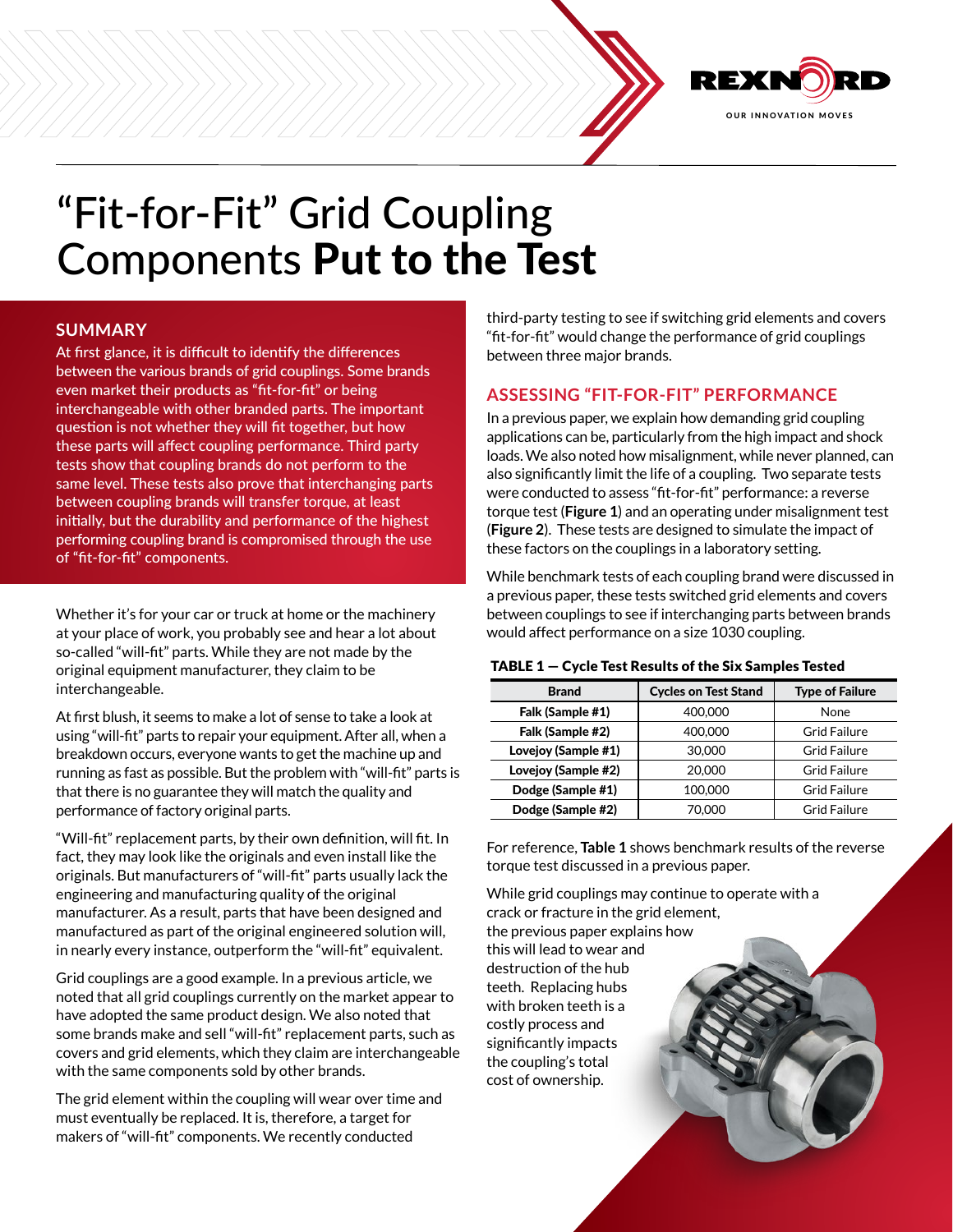**Table 2** shows the results of the "fit-for-fit" reverse torque tests (**Figure 1**). When Lovejoy and Dodge grid elements were switched for Falk grids, the Falk® Steelflex® couplings showed a significant decline in performance compared to the previous benchmark coupling tests. The Falk couplings with "fit-for-fit" grid elements failed after 50,000 cycles compared to up to 400,000 cycles in the benchmark tests.

Conversely, when Falk grid elements were switched for Lovejoy® and Dodge® grids, the Lovejoy and Dodge couplings showed a significant improvement in performance compared to the previous complete coupling tests.

The second test, operating under misalignment (**Figure 2**), was designed to check coupling performance under real-life alignment conditions. While all grid coupling manufacturers specify a shaft alignment range, misalignment outside that range is often present due to human error or natural settling of foundations on which equipment sits.

Again for reference, **Table 3** shows the results of the benchmark operating under misalignment tests for three coupling brands. The Falk Steelflex coupling survived 100 million cycles without failure while both Lovejoy and Dodge couplings failed after less than 325,000 cycles each.

|  | TABLE 2 - Results of "Fit-for-Fit" Reverse Torque Tests |  |  |
|--|---------------------------------------------------------|--|--|
|  |                                                         |  |  |

| <b>Hub Brand</b> | <b>Grid/Cover</b><br><b>Brand</b> | <b>Cycles on</b><br><b>Test Stand</b> | <b>Type of Failure</b> |
|------------------|-----------------------------------|---------------------------------------|------------------------|
| Falk             | Lovejoy                           | 50,000                                | <b>Grid Failure</b>    |
| Falk             | Dodge                             | 50,000                                | <b>Grid Failure</b>    |
| Lovejoy          | Falk                              | 400.000                               | <b>Grid Failure</b>    |
| Dodge            | Falk                              | 400,000                               | None                   |



#### <span id="page-1-0"></span>**Figure 1** — Reverse torque test stand

This is an accelerated test performed on a static test stand. A pneumatic cylinder applies torque to the shaft in both the positive and negative directions. Couplings are installed and operated per the manufacturers' instructions unless otherwise noted.

**Torque:** 2,904 in-lbs (220% of maximum rating)

**Misalignment:** minimal (within ¼ degree)

**Failure Identification:** The components show cracking or fracturing upon inspection **Maximum Cycles:** 400,000



#### <span id="page-1-1"></span>**Figure 2** — Operating under misalignment test stand

This is an accelerated test performed on a rotating test stand. Couplings are installed and operated per the manufacturers' instructions unless otherwise noted.

**Continuous Torque:** 1,790 in-lbs

Peak Torque: 2,700 in-lbs at startup

**Speed:** 3,558 rpm

**Misalignment:** ½ degree (200% of recommended limit)

**Failure Identification:** The components show cracking or fracturing upon inspection **Maximum Cycles:** 100,000,000

All three brands of hubs were tested and grids and covers were interchanged between brands. **Table 4** shows the results of the "fit-for-fit" operating under misalignment tests. When Lovejoy and Dodge grid elements were switched for Falk grids, the Falk couplings showed a significant decline in performance compared to the previous tests with complete couplings. The Falk couplings with "fit-for-fit" grids failed after 3,543,768 cycles, compared to no failure after 100 million cycles in the previous test.

On the other hand, when Falk grid elements were switched for Lovejoy and Dodge grids, these couplings showed a significant improvement in performance compared to the previous complete coupling tests. No failures occurred within the 100 million cycle test limit.

### TABLE 3 — Benchmark Coupling Operating Under Misalignment Test Results

| <b>Brand</b> | <b>Starts/Stops</b> | <b>Cycles on</b><br><b>Test Stand</b> | Type of<br><b>Failure</b> |
|--------------|---------------------|---------------------------------------|---------------------------|
| Falk         | 18                  | 100,000,000                           | None                      |
| Lovejoy      |                     | 320,000                               | <b>Grid Failure</b>       |
| Dodge        |                     | 320,000                               | <b>Grid Failure</b>       |

### TABLE 4 — Results of "Fit-for-Fit" Operating Under Misalignment Tests

| <b>Hub Brand</b> | <b>Grid/Cover</b><br><b>Brand</b> | Starts/<br><b>Stops</b> | <b>Cycles to</b><br><b>Failure</b> | Type of<br><b>Failure</b> |
|------------------|-----------------------------------|-------------------------|------------------------------------|---------------------------|
| Falk             | Lovejoy                           |                         | 3.543.768                          | <b>Grid Failure</b>       |
| Falk             | Dodge                             |                         | 3.543.768                          | <b>Grid Failure</b>       |
| Lovejoy          | Falk                              | 10                      | 100,000,000                        | None                      |
| Dodge            | Falk                              | 10                      | 100,000,000                        | None                      |

The Falk Steelflex Coupling survived **100 million** cycles without failure